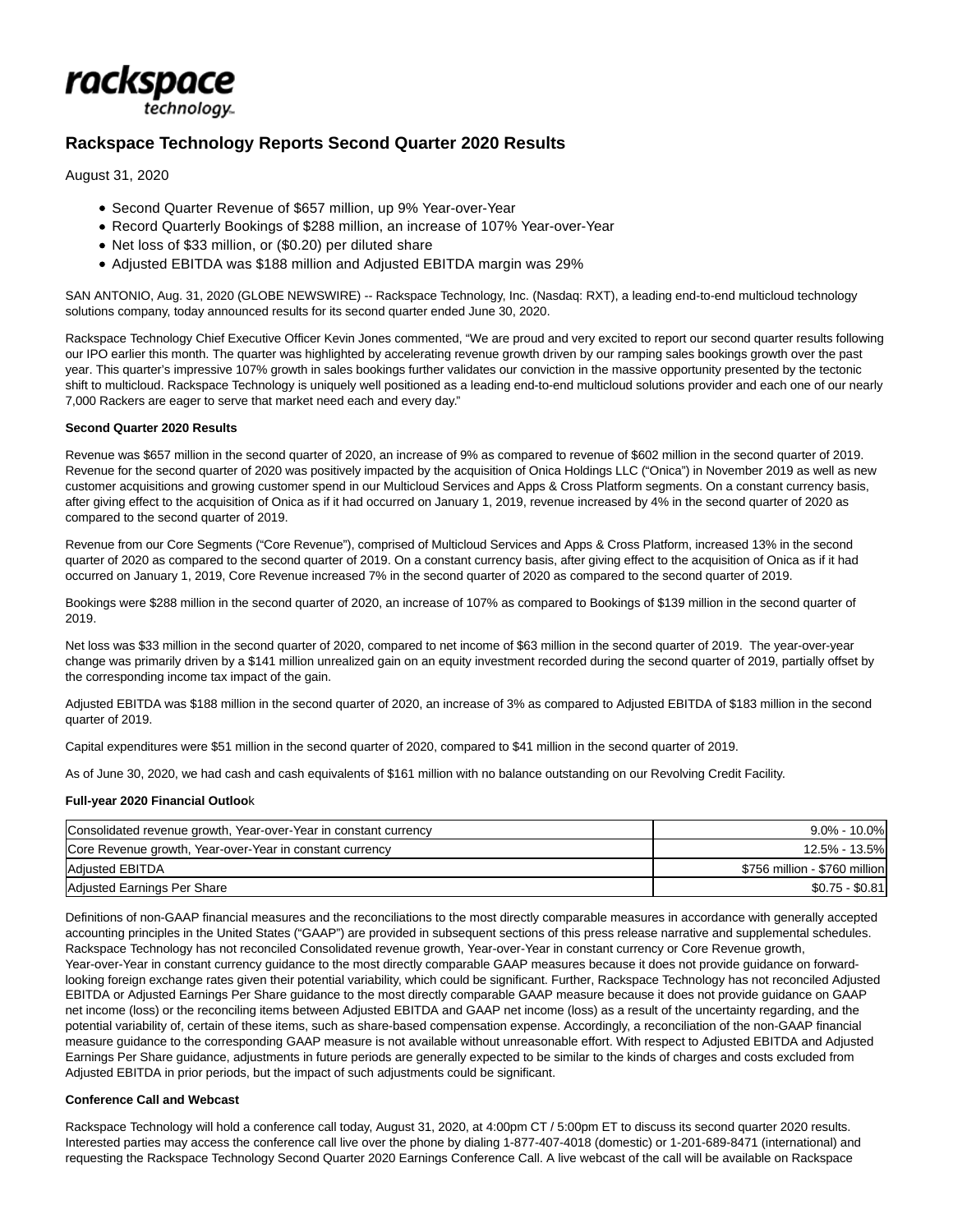Technology's website at [https://ir.rackspace.com/news-and-events/events-and-presentations.](https://www.globenewswire.com/Tracker?data=7Fk7p4QZVjc0xlIE4D6qPtPFtGkRjQO-MAt9QNCmnwukQxSyiYMfxGJBKuVhm81F3ync9YTSKP692umR8eLyX-IujNkw7J_jujQ1jEd05cwAGtFbBVQEFr9RliV5p1PhY3jExZOnXc64cVd8lm4nRO-_1soEPiuWBZ-ZL4KUTDXKeI7U9_SnY7dpW9ZdlDoS-LPYnPM8TNj8N1u5Tfsfiw==) An audio replay of the conference call will be available approximately three hours after the conference call until 11:59 pm ET on September 14, 2020, and can be accessed by dialing 1-844-512-2921 (domestic) or 1-412-317-6671 (international), and providing the passcode 13708354.

#### **About Rackspace Technology**

Rackspace Technology is a leading end-to-end multicloud technology services company. We can design, build and operate our customers' cloud environments across all major technology platforms, irrespective of technology stack or deployment model. We partner with our customers at every stage of their cloud journey, enabling them to modernize applications, build new products and adopt innovative technologies.

#### **Forward-looking Statements**

Rackspace Technology has made statements in this press release and other reports, filings, and other public written and verbal announcements that are forward-looking and therefore subject to risks and uncertainties. All statements, other than statements of historical fact, included in this document are, or could be, "forward-looking statements" within the meaning of the Private Securities Litigation Reform Act of 1995 and are made in reliance on the safe harbor protections provided thereunder. These forward-looking statements relate to anticipated financial performance, management's plans and objectives for future operations, business prospects, outcome of regulatory proceedings, market conditions, our ability to successfully respond to the challenges posed by the COVID-19 pandemic, and other matters. Any forward-looking statement made in this presentation speaks only as of the date on which it is made. We undertake no obligation to publicly update or revise any forward- looking statement, whether as a result of new information, future developments or otherwise. Forward-looking statements can be identified by various words such as "expects," "intends," "will," "anticipates," "believes," "confident," "continue," "propose," "seeks," "could," "may," "should," "estimates," "forecasts," "might," "goals," "objectives," "targets," "planned," "projects," and similar expressions. These forward-looking statements are based on management's current beliefs and assumptions and on information currently available to management. Rackspace Technology cautions that these statements are subject to risks and uncertainties, many of which are outside of our control, and could cause future events or results to be materially different from those stated or implied in this document, including among others, risk factors that are described in Rackspace Technology, Inc.'s Registration Statement on Form S-1 (File No. 333-239794), Quarterly Reports on Form 10-Q, Current Reports on Form 8-K, and other filings with the Securities and Exchange Commission, including the sections entitled "Risk Factors" and "Management's Discussion and Analysis of Financial Condition and Results of Operations" contained therein.

### **Non-GAAP Financial Measures**

This press release includes several non-GAAP financial measures such as constant currency revenue, Adjusted Net Income (Loss), Adjusted EBIT, Adjusted EBITDA and Adjusted Earnings Per Share ("EPS"). These non-GAAP financial measures exclude the impact of certain costs, losses and gains that are required to be included in our profit and loss measures under GAAP. Although we believe these measures are useful to investors and analysts for the same reasons they are useful to management, as described in the accompanying pages, these measures are not a substitute for, or superior to, GAAP financial measures or disclosures. Other companies may calculate similarly-titled non-GAAP measures differently, limiting their usefulness as comparative measures. We have reconciled each of these non-GAAP measures to the applicable most comparable GAAP measure in the accompanying pages.

#### **IR Contact**

Rackspace Technology Investor Relations [IR@rackspace.com](https://www.globenewswire.com/Tracker?data=zO6RkJbErXrmGL-tZP3l9Rr0XoqUcGvW9RmnzpWVNOyQPalNFOU6UTmeho2LlIaftBiw3AcXDJnjwaJr1ZJ6aQ==)

#### **PR Contact**

Natalie Silva Rackspace Technology Corporate Communications [publicrelations@rackspace.com](https://www.globenewswire.com/Tracker?data=Izp2h0mW5jCdC-ysmEpJoxYa0Cyhi3nEhOx2BBnTu-dO-85W7LEi5cUHy0t-kyTyXC1eU2OZEPtPXy-hwYfmXWrwVJgW9OKGmrJIB7p8sEvSdYr9lLLSJTfqpTVGmHzg)

#### **RACKSPACE TECHNOLOGY, INC. CONSOLIDATED RESULTS OF OPERATIONS (Unaudited)**

|                                              |      | Three Months Ended June 30. |            | Year-Over-Year |            |  |               |             |  |  |
|----------------------------------------------|------|-----------------------------|------------|----------------|------------|--|---------------|-------------|--|--|
|                                              | 2019 |                             |            |                | 2020       |  | Comparison    |             |  |  |
| (In millions, except % and per share data)   |      | Amount                      | % Revenue  | Amount         | % Revenue  |  | <b>Amount</b> | % Change    |  |  |
| Revenue                                      | S    | 602.4                       | 100.0<br>% | \$<br>656.5    | 100.0 % \$ |  | 54.1          | 9.0%        |  |  |
| Cost of revenue                              |      | (350.3)                     | (58.2) %   | (414.6)        | $(63.2)$ % |  | (64.3)        | 18.4 %      |  |  |
| Gross profit                                 |      | 252.1                       | 41.8 %     | 241.9          | 36.8 %     |  | (10.2)        | $(4.0)$ %   |  |  |
| Selling, general and administrative expenses |      | (226.5)                     | $(37.6)$ % | (219.2)        | (33.4) %   |  | 7.3           | $(3.2)$ %   |  |  |
| Income from operations                       |      | 25.6                        | 4.3 %      | 22.7           | 3.5%       |  | (2.9)         | (11.3) %    |  |  |
| Other income (expense):                      |      |                             |            |                |            |  |               |             |  |  |
| Interest expense                             |      | (100.8)                     | (16.7) %   | (68.9)         | (10.5) %   |  | 31.9          | (31.6) %    |  |  |
| Gain on investments, net                     |      | 143.3                       | 23.8 %     | 1.0            | 0.1 %      |  | (142.3)       | $(99.3)$ %  |  |  |
| Gain on extinguishment of debt               |      | 5.0                         | 0.8%       |                | $-$ %      |  | (5.0)         | $(100.0)$ % |  |  |
| Other income, net                            |      | 1.7                         | 0.3%       | 0.3            | 0.0 %      |  | (1.4)         | $(82.4)$ %  |  |  |
| Total other income (expense)                 |      | 49.2                        | 8.2%       | (67.6)         | (10.3) %   |  | (116.8)       | NM          |  |  |
| Income (loss) before income taxes            |      | 74.8                        | 12.4%      | (44.9)         | $(6.8)$ %  |  | (119.7)       | NM          |  |  |
| Benefit (provision) for income taxes         |      | (12.3)                      | (2.0) %    | 12.3           | %<br>1.9   |  | 24.6          | ΝM          |  |  |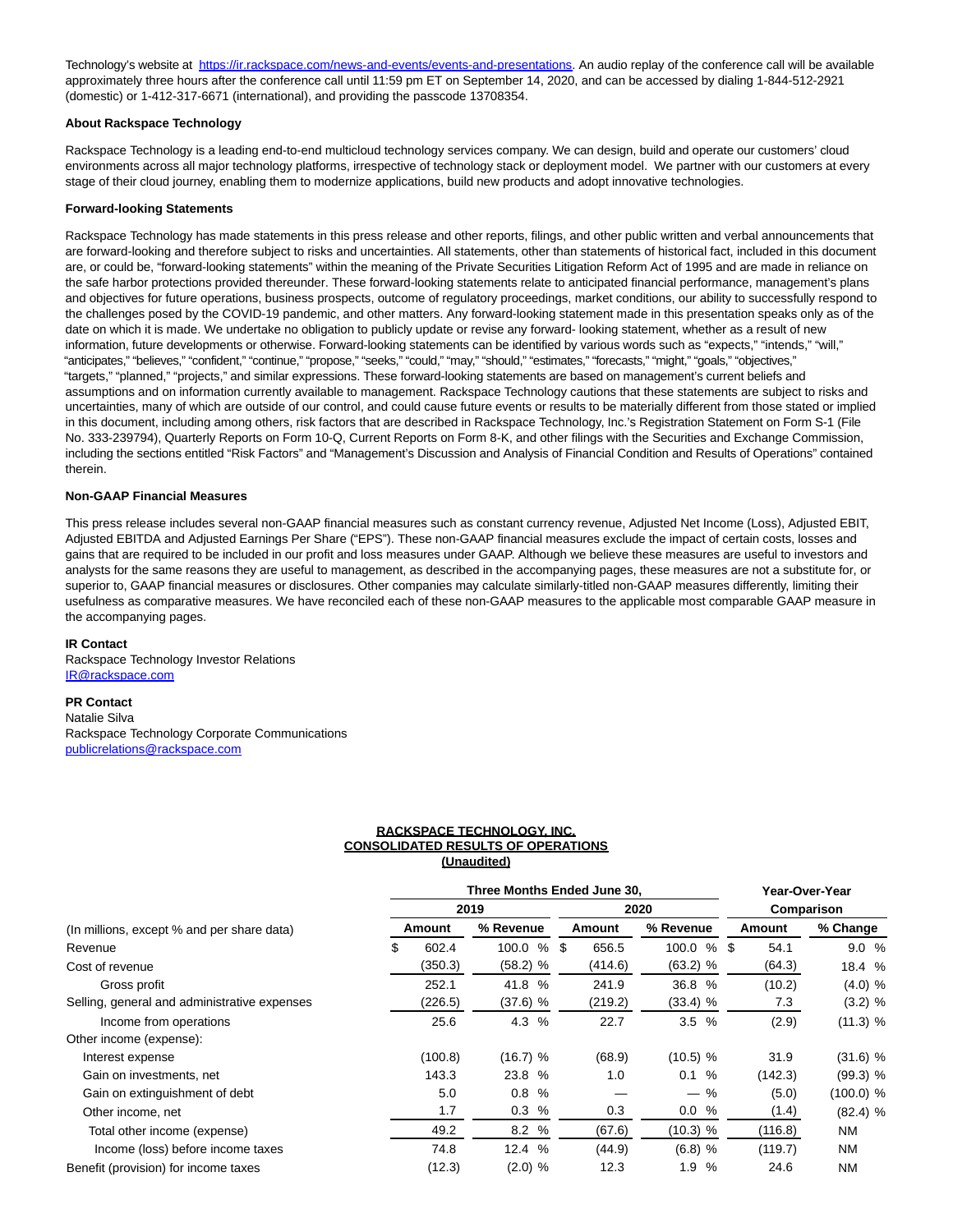| Net income (loss)                  | ¢<br>ъ | 62.5  | 10.4% | (32.6)       | $(5.0)$ % | - \$ | (95.1) | ΝM |
|------------------------------------|--------|-------|-------|--------------|-----------|------|--------|----|
| Net income (loss) per share:       |        |       |       |              |           |      |        |    |
| Basic                              | \$     | 0.38  |       | \$<br>(0.20) |           |      |        |    |
| <b>Diluted</b>                     | S      | 0.38  |       | \$<br>(0.20) |           |      |        |    |
| Weighted average number of shares: |        |       |       |              |           |      |        |    |
| Basic                              |        | 165.2 |       | 165.5        |           |      |        |    |
| <b>Diluted</b>                     |        | 166.1 |       | 165.5        |           |      |        |    |

NM = not meaningful.

#### **RACKSPACE TECHNOLOGY, INC. CONSOLIDATED RESULTS OF OPERATIONS (Unaudited)**

|                                              |    |         | <b>Six Months Ended June 30.</b> |               |                               | Year-Over-Year |         |            |  |
|----------------------------------------------|----|---------|----------------------------------|---------------|-------------------------------|----------------|---------|------------|--|
|                                              |    |         | 2019                             |               | 2020                          |                |         | Comparison |  |
| (In millions, except % and per share data)   |    | Amount  | % Revenue                        | <b>Amount</b> | % Revenue                     |                | Amount  | % Change   |  |
| Revenue                                      | S  | 1,209.3 | 100.0 %                          | \$<br>1,309.2 | 100.0 % \$                    |                | 99.9    | 8.3 %      |  |
| Cost of revenue                              |    | (706.3) | $(58.4)$ %                       | (818.0)       | $(62.5)$ %                    |                | (111.7) | 15.8 %     |  |
| Gross profit                                 |    | 503.0   | 41.6 %                           | 491.2         | 37.5 %                        |                | (11.8)  | $(2.3)$ %  |  |
| Selling, general and administrative expenses |    | (458.2) | (37.9) %                         | (447.0)       | $(34.1)$ %                    |                | 11.2    | $(2.4)$ %  |  |
| Gain on sale                                 |    | 2.1     | 0.2 %                            |               | $-$ %                         |                | (2.1)   | (100.0) %  |  |
| Income from operations                       |    | 46.9    | 3.9%                             | 44.2          | 3.4%                          |                | (2.7)   | $(5.8)$ %  |  |
| Other income (expense):                      |    |         |                                  |               |                               |                |         |            |  |
| Interest expense                             |    | (189.8) | (15.7) %                         | (140.9)       | (10.8) %                      |                | 48.9    | $(25.8)$ % |  |
| Gain on investments, net                     |    | 143.4   | 11.9<br>%                        | 0.9           | 0.1<br>%                      |                | (142.5) | $(99.4)$ % |  |
| Gain on extinguishment of debt               |    | 9.5     | 0.8<br>%                         |               | %<br>$\overline{\phantom{m}}$ |                | (9.5)   | (100.0) %  |  |
| Other expense, net                           |    | (2.3)   | $(0.2)$ %                        | (0.3)         | $(0.0)$ %                     |                | 2.0     | $(87.0)$ % |  |
| Total other income (expense)                 |    | (39.2)  | $(3.2)$ %                        | (140.3)       | (10.7) %                      |                | (101.1) | <b>NM</b>  |  |
| Income (loss) before income taxes            |    | 7.7     | 0.6%                             | (96.1)        | (7.3) %                       |                | (103.8) | <b>NM</b>  |  |
| Benefit (provision) for income taxes         |    | (2.7)   | $(0.2)$ %                        | 15.3          | 1.2 %                         |                | 18.0    | <b>NM</b>  |  |
| Net income (loss)                            | \$ | 5.0     | 0.4<br>%                         | \$<br>(80.8)  | $(6.2)$ %                     | \$             | (85.8)  | <b>NM</b>  |  |
| Net income (loss) per share:                 |    |         |                                  |               |                               |                |         |            |  |
| <b>Basic</b>                                 | \$ | 0.03    |                                  | \$<br>(0.49)  |                               |                |         |            |  |
| Diluted                                      | \$ | 0.03    |                                  | \$<br>(0.49)  |                               |                |         |            |  |
| Weighted average number of shares:           |    |         |                                  |               |                               |                |         |            |  |
| Basic                                        |    | 165.2   |                                  | 165.4         |                               |                |         |            |  |
| <b>Diluted</b>                               |    | 165.9   |                                  | 165.4         |                               |                |         |            |  |

NM = not meaningful.

# **RACKSPACE TECHNOLOGY, INC. CONSOLIDATED BALANCE SHEETS (Unaudited)**

|                                                                                                                                | <b>December</b> |                 |         |
|--------------------------------------------------------------------------------------------------------------------------------|-----------------|-----------------|---------|
|                                                                                                                                | 31,             | <b>June 30,</b> |         |
| (In millions, except per share data)                                                                                           | 2019            |                 | 2020    |
| <b>ASSETS</b>                                                                                                                  |                 |                 |         |
| Current assets:                                                                                                                |                 |                 |         |
| Cash and cash equivalents                                                                                                      | \$<br>83.8      | S               | 161.4   |
| Accounts receivable, net of allowance for doubtful accounts and accrued customer credits of \$17.0 and \$18.7,<br>respectively | 350.3           |                 | 385.5   |
| Prepaid expenses                                                                                                               | 76.2            |                 | 64.0    |
| Other current assets                                                                                                           | 33.4            |                 | 40.2    |
| Total current assets                                                                                                           | 543.7           |                 | 651.1   |
| Property, equipment and software, net                                                                                          | 727.8           |                 | 914.1   |
| Goodwill, net                                                                                                                  | 2,745.8         |                 | 2,733.1 |
| Intangible assets, net                                                                                                         | 1.817.4         |                 | 1,726.2 |
| Operating right-of-use assets                                                                                                  | 308.3           |                 | 167.6   |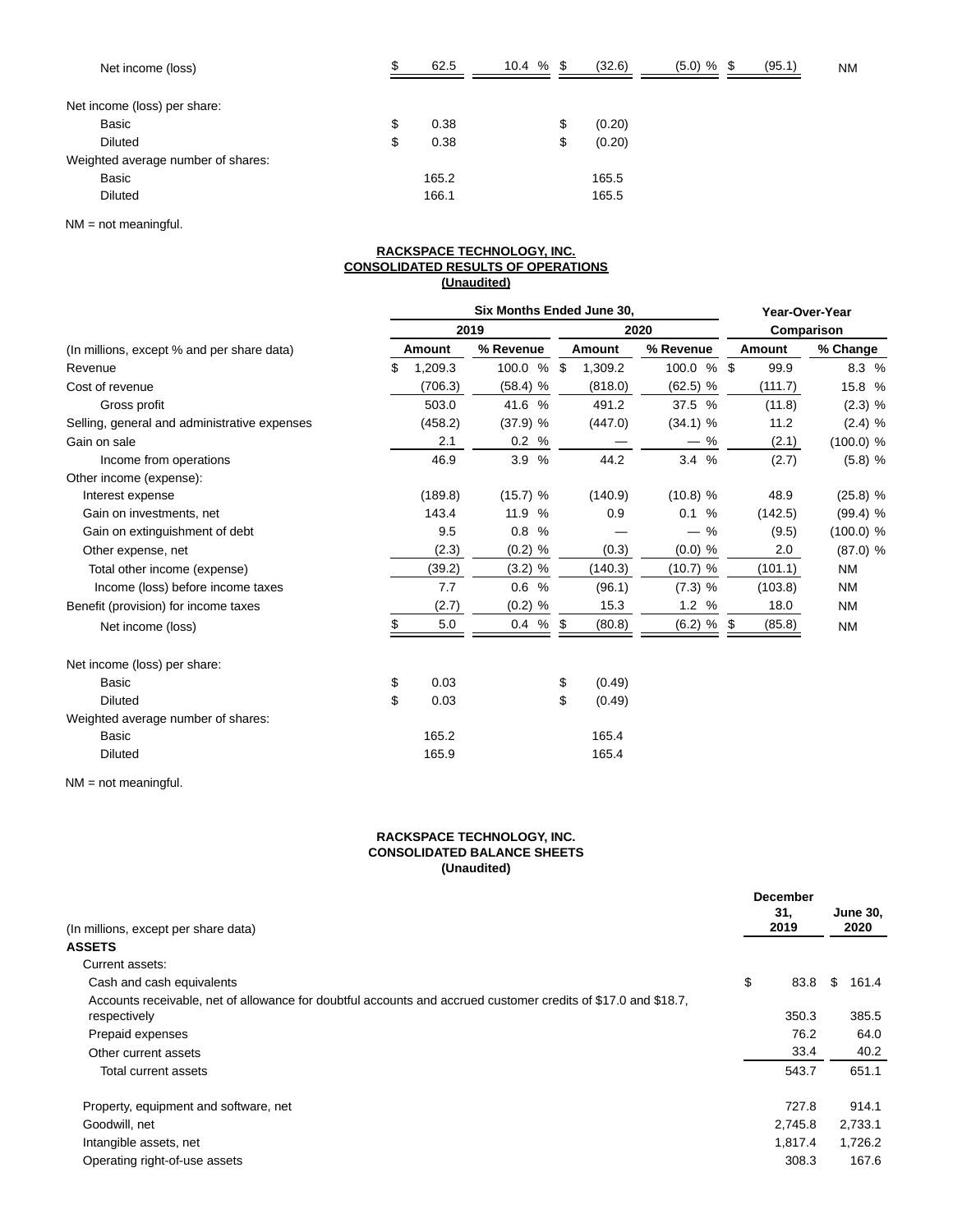| Other non-current assets                                                                               | 129.4         | 121.5       |
|--------------------------------------------------------------------------------------------------------|---------------|-------------|
| <b>Total assets</b>                                                                                    | \$<br>6,272.4 | \$6,313.6   |
| <b>LIABILITIES AND STOCKHOLDERS' EQUITY</b>                                                            |               |             |
| Current liabilities:                                                                                   |               |             |
| Accounts payable and accrued expenses                                                                  | \$<br>260.4   | \$<br>262.5 |
| Accrued compensation and benefits                                                                      | 128.5         | 94.6        |
| Deferred revenue                                                                                       | 66.6          | 60.0        |
| Debt                                                                                                   | 29.0          | 29.0        |
| <b>Accrued interest</b>                                                                                | 36.0          | 35.7        |
| Operating lease liabilities                                                                            | 58.3          | 58.9        |
| Financing obligations                                                                                  | 42.9          | 59.3        |
| Other current liabilities                                                                              | 50.2          | 74.0        |
| <b>Total current liabilities</b>                                                                       | 671.9         | 674.0       |
| Non-current liabilities:                                                                               |               |             |
| Debt                                                                                                   | 3,844.3       | 3,903.2     |
| Operating lease liabilities                                                                            | 256.5         | 109.9       |
| Finance lease liabilities                                                                              | 88.4          | 332.4       |
| Financing obligations                                                                                  | 86.4          | 90.6        |
| Deferred income taxes                                                                                  | 326.9         | 284.7       |
| Other non-current liabilities                                                                          | 99.2          | 150.0       |
| <b>Total liabilities</b>                                                                               | 5,373.6       | 5,544.8     |
| <b>Commitments and Contingencies</b>                                                                   |               |             |
| Stockholders' equity:                                                                                  |               |             |
| Preferred stock, \$0.01 par value per share: 5.0 shares authorized; no shares issued or outstanding    |               |             |
| Common stock, \$0.01 par value per share: 1,495.0 shares authorized; 165.4 and 165.6 shares issued and |               |             |
| outstanding, respectively                                                                              | 1.6           | 1.6         |
| Additional paid-in capital                                                                             | 1,602.7       | 1,619.2     |
| Accumulated other comprehensive income (loss)                                                          | 12.0          | (53.7)      |
| Accumulated deficit                                                                                    | (717.5)       | (798.3)     |
| Total stockholders' equity                                                                             | 898.8         | 768.8       |
| Total liabilities and stockholders' equity                                                             | \$<br>6,272.4 | \$6,313.6   |

# **REVENUE BY SEGMENT**

|                             | Three Months Ended June 30. |   |       |          |  | % Change                 |  |  |  |  |
|-----------------------------|-----------------------------|---|-------|----------|--|--------------------------|--|--|--|--|
| $($ ln millions, except $%$ | 2019                        |   | 2020  | Actual   |  | Constant<br>Currency (1) |  |  |  |  |
| <b>Multicloud Services</b>  | \$<br>449.6                 | S | 519.0 | 15.4 %   |  | 16.2 %                   |  |  |  |  |
| Apps & Cross Platform       | 79.0                        |   | 79.9  | 1.1%     |  | 1.5%                     |  |  |  |  |
| Core Revenue                | 528.6                       |   | 598.9 | 13.3%    |  | 14.0 %                   |  |  |  |  |
| OpenStack Public Cloud      | 73.8                        |   | 57.6  | (22.0) % |  | (21.3) %                 |  |  |  |  |
| Total                       | 602.4                       |   | 656.5 | 9.0%     |  | 9.7%                     |  |  |  |  |

(1) Refer to "Non-GAAP Financial Measures" in this section for further explanation and reconciliation.

|                            | Six Months Ended June 30, |    |         |            |  | % Change                                   |
|----------------------------|---------------------------|----|---------|------------|--|--------------------------------------------|
| (In millions, except %)    | 2019                      |    | 2020    | Actual     |  | <b>Constant</b><br>Currency <sup>(1)</sup> |
| <b>Multicloud Services</b> | \$<br>902.4               | S  | 1,026.9 | 13.8 %     |  | 14.3 %                                     |
| Apps & Cross Platform      | 157.1                     |    | 161.4   | 2.8%       |  | 3.0%                                       |
| Core Revenue               | 1,059.5                   |    | 1,188.3 | 12.2%      |  | 12.6 %                                     |
| OpenStack Public Cloud     | 149.8                     |    | 120.9   | $(19.3)$ % |  | (19.0) %                                   |
| Total                      | \$<br>209.3. ا            | \$ | 1,309.2 | 8.3 %      |  | 8.7%                                       |

(1) Refer to "Non-GAAP Financial Measures" in this section for further explanation and reconciliation.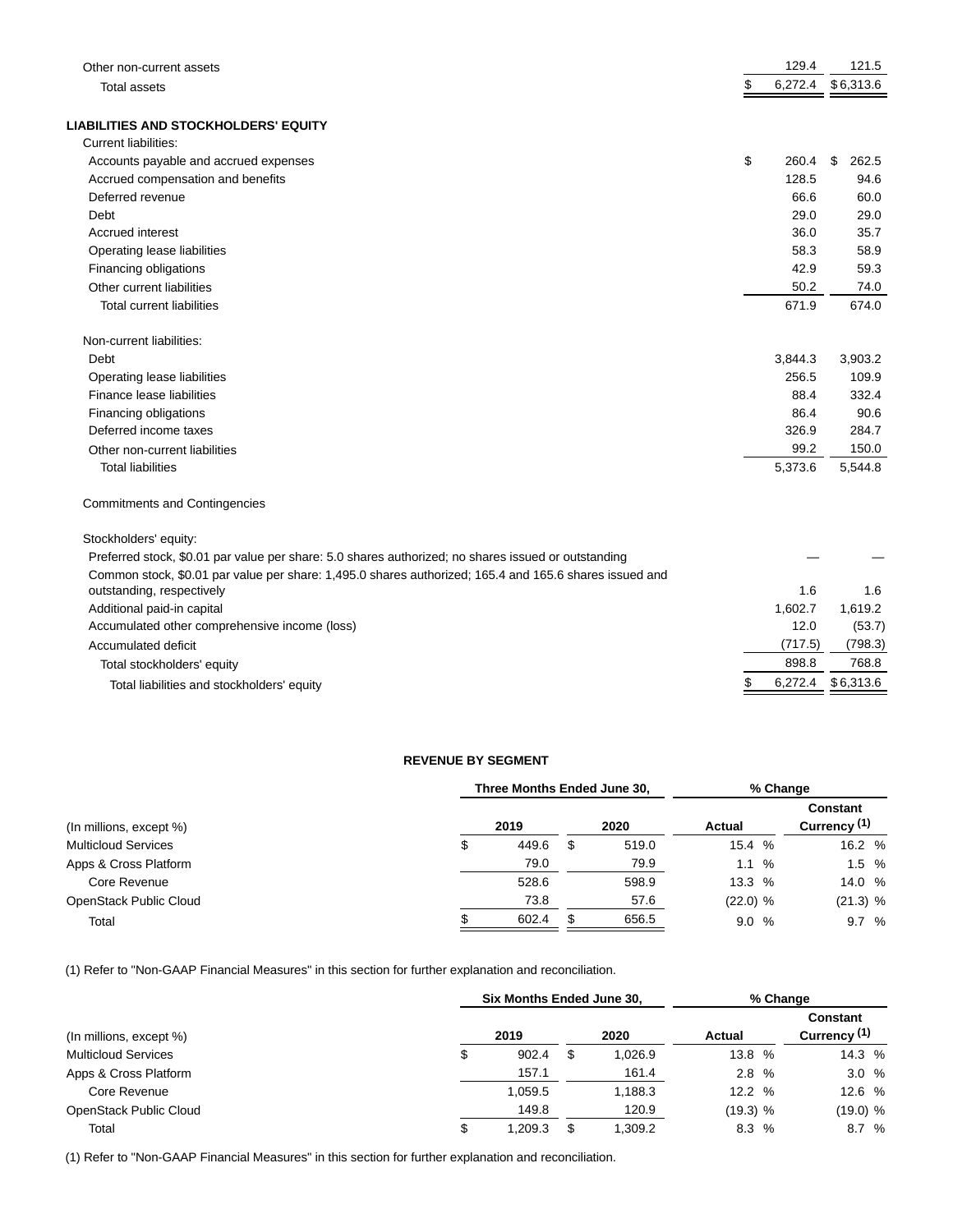#### **KEY OPERATING METRICS**

|                                           | Three Months Ended June 30, |         |  |         |  |  |  |  |  |
|-------------------------------------------|-----------------------------|---------|--|---------|--|--|--|--|--|
| (In millions, except %)                   |                             | 2019    |  | 2020    |  |  |  |  |  |
| <b>Bookings</b>                           |                             | 138.8   |  | 288.5   |  |  |  |  |  |
| Core Quarterly Net Revenue Retention Rate |                             | 98%     |  | 99%     |  |  |  |  |  |
| <b>Quarterly Net Retention Rate</b>       |                             | 98%     |  | 98%     |  |  |  |  |  |
| Annualized Recurring Revenue (ARR)        |                             | 2.355.8 |  | 2,492.9 |  |  |  |  |  |

#### **NON-GAAP FINANCIAL MEASURES**

#### **Constant Currency Revenue**

We use constant currency revenue as an additional metric for understanding and assessing our growth excluding the effect of foreign currency rate fluctuations on our international business operations. Constant currency information compares results between periods as if exchange rates had remained constant period over period and is calculated by translating the non-U.S. dollar income statement balances for the most current period to U.S. dollars using the average exchange rate from the comparative period rather than the actual exchange rates in effect during the respective period. We also believe this is an important metric to help investors evaluate our performance in comparison to prior periods.

|                            | <b>Three Months</b><br><b>Ended June</b><br>30, 2019 |             |     | Three Months Ended June 30, 2020       |                                    | % Change   |                             |
|----------------------------|------------------------------------------------------|-------------|-----|----------------------------------------|------------------------------------|------------|-----------------------------|
| (In millions, except %)    | Revenue                                              | Revenue     |     | Foreign<br>Currency<br>Translation (a) | Revenue in<br>Constant<br>Currency | Actual     | <b>Constant</b><br>Currency |
| <b>Multicloud Services</b> | 449.6                                                | \$<br>519.0 | \$  | 3.4                                    | \$<br>522.4                        | 15.4 %     | 16.2 %                      |
| Apps & Cross Platform      | 79.0                                                 | 79.9        |     | 0.2                                    | 80.1                               | 1.1 %      | 1.5%                        |
| OpenStack Public Cloud     | 73.8                                                 | 57.6        |     | 0.5                                    | 58.1                               | $(22.0)$ % | (21.3) %                    |
| Total                      | 602.4                                                | 656.5       | \$. | 4.1                                    | 660.6                              | 9.0<br>%   | 9.7%                        |

(a) The effect of foreign currency is calculated by translating current period results using the average exchange rate from the prior comparative period.

|                            | <b>Six Months</b><br><b>Ended June</b><br>30, 2019 |         |         |                                        | Six Months Ended June 30, 2020 |   |                                           |          | % Change |                             |  |
|----------------------------|----------------------------------------------------|---------|---------|----------------------------------------|--------------------------------|---|-------------------------------------------|----------|----------|-----------------------------|--|
| (In millions, except %)    | Revenue                                            | Revenue |         | Foreign<br>Currency<br>Translation (a) |                                |   | Revenue in<br><b>Constant</b><br>Currency | Actual   |          | <b>Constant</b><br>Currency |  |
| <b>Multicloud Services</b> | 902.4                                              | S       | 1.026.9 | \$                                     | 4.9                            | S | 1,031.8                                   | 13.8 %   |          | 14.3 %                      |  |
| Apps & Cross Platform      | 157.1                                              |         | 161.4   |                                        | 0.3                            |   | 161.7                                     | 2.8%     |          | 3.0%                        |  |
| OpenStack Public Cloud     | 149.8                                              |         | 120.9   |                                        | 0.5                            |   | 121.4                                     | (19.3) % |          | (19.0) %                    |  |
| Total                      | 1,209.3                                            |         | 1,309.2 | £.                                     | 5.7                            |   | 1.314.9                                   | 8.3 %    |          | 8.7%                        |  |

(a) The effect of foreign currency is calculated by translating current period results using the average exchange rate from the prior comparative period.

#### **Adjusted Net Income (Loss), Adjusted EBIT and Adjusted EBITDA**

We present Adjusted Net Income (Loss), Adjusted EBIT and Adjusted EBITDA because they are a basis upon which management assesses our performance and we believe they are useful to evaluating our financial performance. We believe that excluding items from net income that may not be indicative of, or are unrelated to, our core operating results, and that may vary in frequency or magnitude, enhances the comparability of our results and provides a better baseline for analyzing trends in our business.

We define Adjusted Net Income (Loss) as net income (loss) adjusted to exclude the impact of non-cash charges for share-based compensation and cash charges related to the settlement of share-based awards in connection with the November 2016 merger, transaction-related costs and adjustments, restructuring and transformation charges, management fees, the amortization of acquired intangible assets and certain other non-operating, non-recurring or non-core gains and losses, as well as the tax effects of these non-GAAP adjustments.

We define Adjusted EBIT as net income (loss), plus interest expense and income taxes, further adjusted to exclude the impact of non-cash charges for share-based compensation and cash charges related to the settlement of share-based awards in connection with the November 2016 merger, transaction-related costs and adjustments, restructuring and transformation charges, management fees, the amortization of acquired intangible assets and certain other non-operating, non-recurring or non-core gains and losses.

We define Adjusted EBITDA as Adjusted EBIT plus depreciation and amortization.

Adjusted EBIT and Adjusted EBITDA are management's principal metrics for measuring our underlying financial performance. Adjusted EBITDA, along with other quantitative and qualitative information, is also the principal financial measure used by management and our board of directors in determining performance-based compensation for our management and key employees.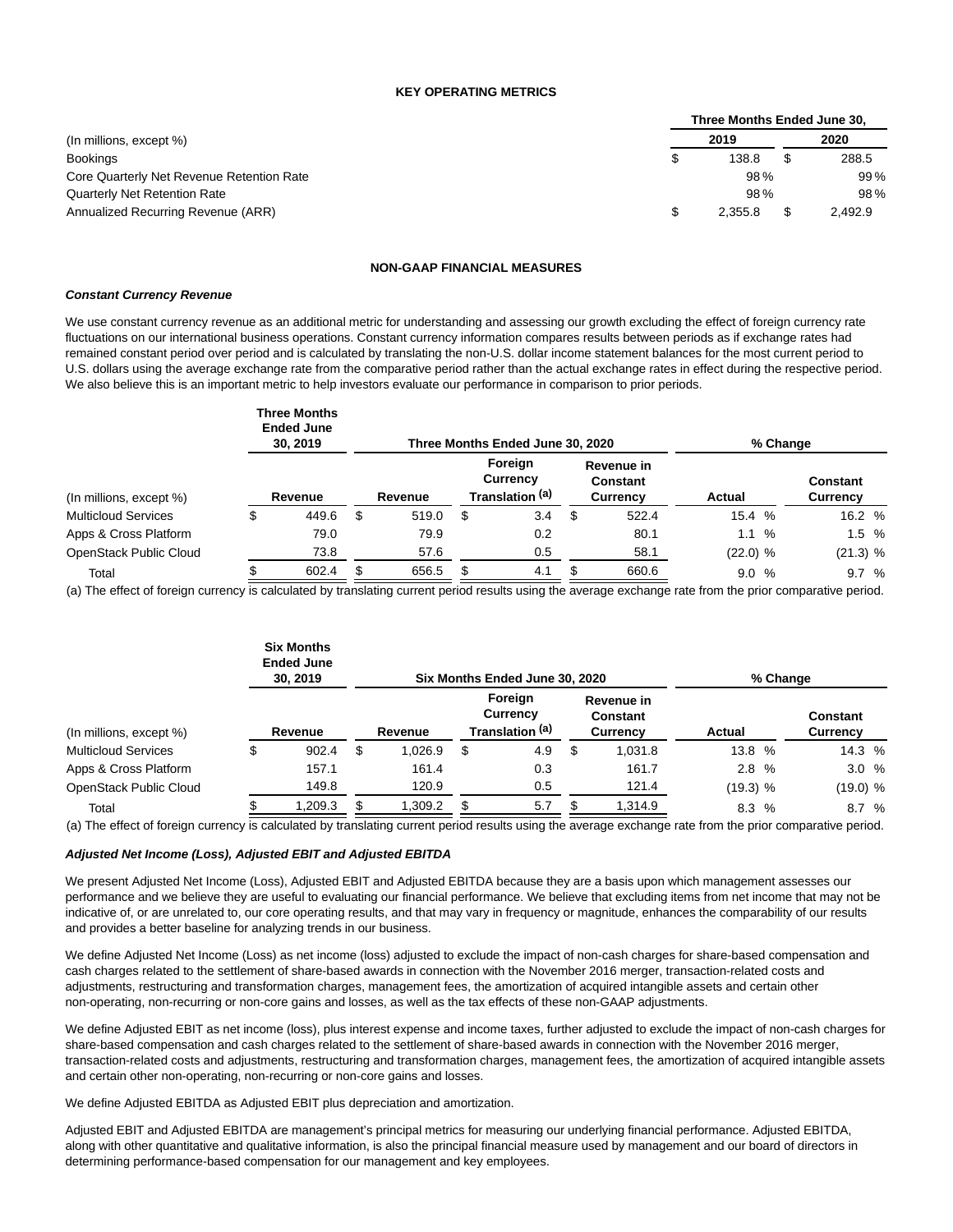These non-GAAP measures are not intended to imply that we would have generated higher income or avoided net losses if the November 2016 merger and the subsequent transactions and initiatives had not occurred. In the future we may incur expenses or charges such as those added back to calculate Adjusted Net Income (Loss), Adjusted EBIT or Adjusted EBITDA. Our presentation of Adjusted Net Income (Loss), Adjusted EBIT and Adjusted EBITDA should not be construed as an inference that our future results will be unaffected by these items. Other companies, including our peer companies, may calculate similarly-titled measures in a different manner from us, and therefore, our non-GAAP measures may not be comparable to similarly-tiled measures of other companies. Investors are cautioned against using these measures to the exclusion of our results in accordance with GAAP.

|                                               |    | Three Months Ended June 30, | Six Months Ended June 30, |    |         |      |        |  |
|-----------------------------------------------|----|-----------------------------|---------------------------|----|---------|------|--------|--|
| (In millions)                                 |    | 2020                        | 2019                      |    |         | 2020 |        |  |
| Net income (loss)                             | \$ | 62.5                        | \$<br>(32.6)              | \$ | 5.0     | -\$  | (80.8) |  |
| Share-based compensation expense              |    | 6.4                         | 9.1                       |    | 12.3    |      | 16.6   |  |
| Cash settled equity and special bonuses (a)   |    | 6.2                         | 5.8                       |    | 11.7    |      | 14.1   |  |
| Transaction-related adjustments, net (b)      |    | 4.6                         | 8.1                       |    | 9.4     |      | 16.5   |  |
| Restructuring and transformation expenses (c) |    | 12.5                        | 22.1                      |    | 26.3    |      | 37.1   |  |
| Management fees (d)                           |    | 3.0                         | 3.5                       |    | 5.9     |      | 7.1    |  |
| Net gain on divestiture and investments (e)   |    | (143.4)                     | (1.0)                     |    | (145.5) |      | (0.9)  |  |
| Net gain on extinguishment of debt (f)        |    | (5.0)                       |                           |    | (9.5)   |      |        |  |
| Other (income) expense (g)                    |    | (1.5)                       | (0.3)                     |    | 2.3     |      | 0.3    |  |
| Amortization of intangible assets (h)         |    | 41.5                        | 44.0                      |    | 83.9    |      | 88.2   |  |
| Tax effect of non-GAAP adjustments (i)        |    | 12.5                        | (24.4)                    |    | 1.5     |      | (36.9) |  |
| Adjusted Net Income (Loss)                    |    | (0.7)                       | 34.3                      |    | 3.3     |      | 61.3   |  |
| Interest expense                              |    | 100.8                       | 68.9                      |    | 189.8   |      | 140.9  |  |
| Provision (benefit) for income taxes          |    | 12.3                        | (12.3)                    |    | 2.7     |      | (15.3) |  |
| Tax effect of non-GAAP adjustments (i)        |    | (12.5)                      | 24.4                      |    | (1.5)   |      | 36.9   |  |
| <b>Adjusted EBIT</b>                          |    | 99.9                        | 115.3                     |    | 194.3   |      | 223.8  |  |
| Depreciation and amortization                 |    | 124.3                       | 116.3                     |    | 257.9   |      | 237.6  |  |
| Amortization of intangible assets (h)         |    | (41.5)                      | (44.0)                    |    | (83.9)  |      | (88.2) |  |
| <b>Adjusted EBITDA</b>                        | \$ | 182.7                       | \$<br>187.6               | \$ | 368.3   | \$   | 373.2  |  |

(a) Includes expense related to the cash settlement of unvested equity awards that were outstanding at the consummation of the November 2016 merger (amounting to \$3 million for the six months ended June 30, 2019 and zero for all other periods presented), retention bonuses, mainly relating to restructuring and integration projects, and, beginning in the second quarter of 2019, senior executive signing bonuses and relocation costs.

(b) Includes legal, professional, accounting and other advisory fees related to the acquisition of Onica in the fourth quarter of 2019, integration costs of acquired businesses, purchase accounting adjustments (including deferred revenue fair value discount), payroll costs for employees that dedicate significant time to supporting these projects and exploratory acquisition and divestiture costs and expenses related to financing activities.

(c) Includes consulting and advisory fees related to business transformation and optimization activities, payroll costs for employees that dedicate significant time to these projects, as well as associated severance, facility closure costs and lease termination expenses. We assessed these activities and determined that they did not qualify under the scope of ASC 420 (Exit or Disposal costs).

(d) Represents historical management fees pursuant to management consulting agreements. The management consulting agreements were terminated effective August 4, 2020, and therefore no management fees have accrued or will be payable for periods after August 4, 2020.

- (e) Includes gains and losses on investment and from dispositions, including our investment in CrowdStrike.
- (f) Includes gains on our repurchases of 8.625% Senior Notes in 2019.
- (g) Reflects mainly changes in the fair value of foreign currency derivatives.
- (h) All of our intangible assets are attributable to acquisitions, including the November 2016 merger.
- (i) We utilize an estimated structural long-term non-GAAP tax rate in order to provide consistency across reporting periods, removing the effect of non-recurring tax adjustments, which include but are not limited to tax rate changes, U.S. tax reform, share-based compensation, audit conclusions and changes to valuation allowances. When computing this long-term rate for 2019 and the 2020 interim period, we based it on an average of the 2019 and estimated 2020 tax rates, recomputed to remove the tax effect of non-GAAP pre-tax adjustments and non-recurring tax adjustments, resulting in a structural non-GAAP tax rate of 26%. The non-GAAP tax rate could be subject to change for a variety of reasons, including the rapidly evolving global tax environment, significant changes in our geographic earnings mix including due to acquisition activity, or other changes to our strategy or business operations. We will re-evaluate our long-term non-GAAP tax rate as appropriate. We believe that making these adjustments facilitates a better evaluation of our current operating performance and comparisons to prior periods.

#### **Adjusted Earnings Per Share (EPS)**

We define Adjusted EPS as Adjusted Net Income (Loss) divided by our GAAP average number of shares outstanding for the period on a diluted basis, after giving effect to the twelve-for-one stock split that was approved and effected on July 20, 2020 (the "Stock Split"), and further adjusted for the average number of shares associated with securities which are anti-dilutive to GAAP earnings per share but dilutive to Adjusted EPS. Management uses Adjusted EPS to evaluate the performance of our business on a comparable basis from period to period, including by adjusting for the impact of the issuance of shares that would be dilutive to Adjusted EPS.